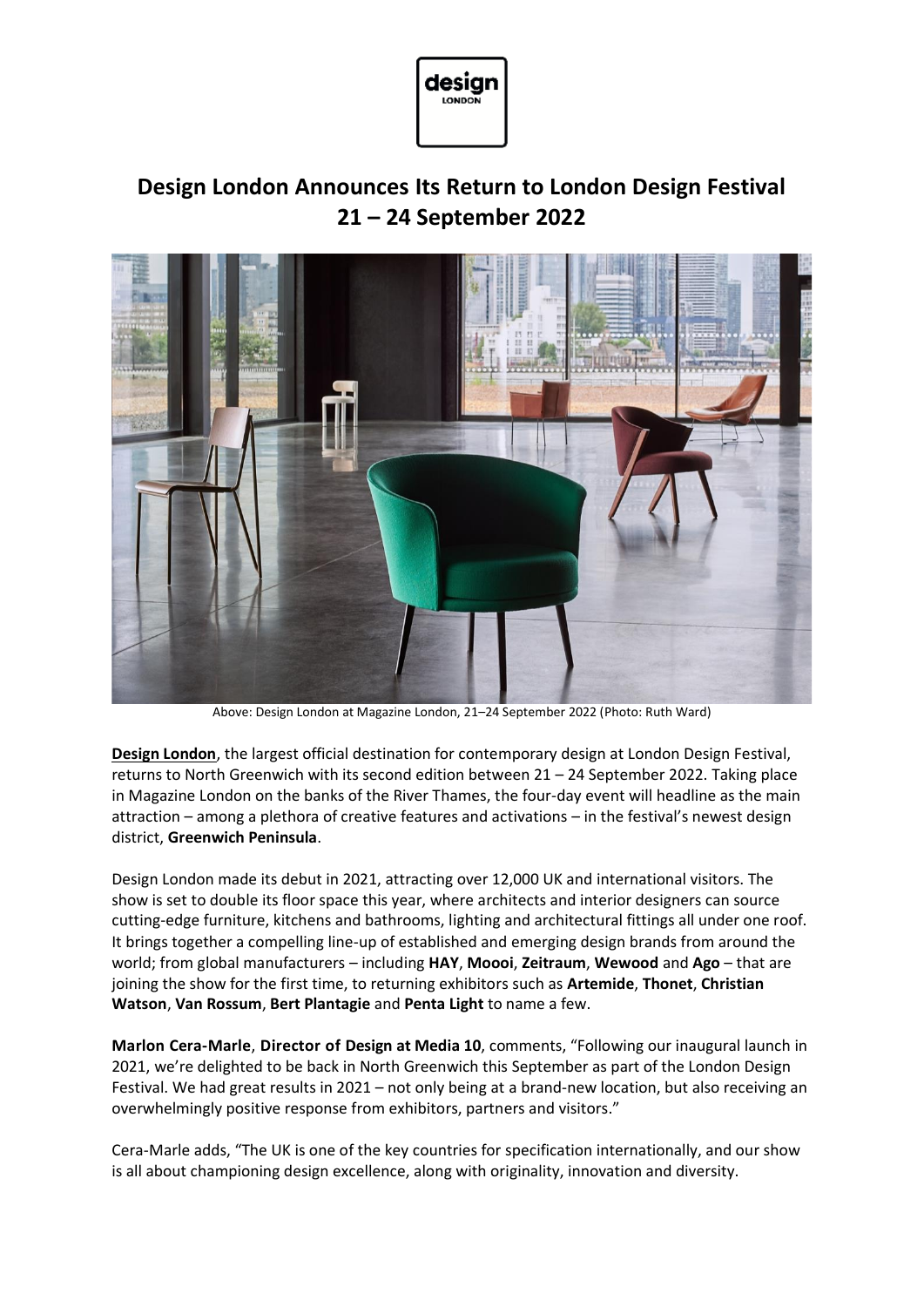

"Building on last year's success, we look to bring an even more exciting, content-rich programme to our show – which will double in size – this year. We also look forward to spearheading the launch of the new 'Greenwich Peninsula' design district and working with our local partners to bring the neighbourhood to life."

Alongside a multitude of product showcases, visitors to Design London 2022 will also have the opportunity to explore a curated selection of international pavilions from countries including **Denmark**, as well as newcomers to the event such as **Korea**, **Portugal** and **Thailand**. Watch this space – more exhibitors and pavilions are to be announced in the coming weeks.

Meanwhile, the show welcomes the second edition of **Discussions at Design London**, its thought-provoking talks programme that comprises headline keynotes, trend forecasts and panel discussions with a range of high-profile industry experts, influencers and thought leaders. Brand consultant Katie Richardson returns to curate the series, which runs daily throughout the



Above: Design London at Magazine London, 21–24 September 2022 (Photo: Ruth Ward)

show and offers an insight into future trends while addressing the most pressing topics within design, architecture and the wider creative industries.

Design London returns to Magazine London, North Greenwich from 21 – 24 September 2022. The full programme and list of brands will be announced in due course. For more information, please visit [designlondon.co.uk.](http://www.designlondon.co.uk/)

-ENDS-

# **PRESS CONTACT**

For press enquiries, please contact Belinda Fisher and Jeffrey Cheung at Friends & Co:

- Email [belinda@friendsandco.co.uk](mailto:belinda@friendsandco.co.uk)
- Phone +44 (0) 07808 721 308

#### **NOTES TO EDITORS**

# **Design London, 21 – 24 September 2022**

[designlondon.co.uk](http://www.designlondon.com/) Instagram: [@design.london](http://www.instagram.com/design.london) Twitter: [@designlondon](http://www.twitter.com/designlondon) Facebook: [@designlondonshow](http://www.facebook.com/designlondonshow)

#### **VISITING INFORMATION**

Press registration will open in June 2022.

NB. Design London continues operating a paperless ticket policy meaning that all press passes will be fully digital and must be applied for in advance of arrival.